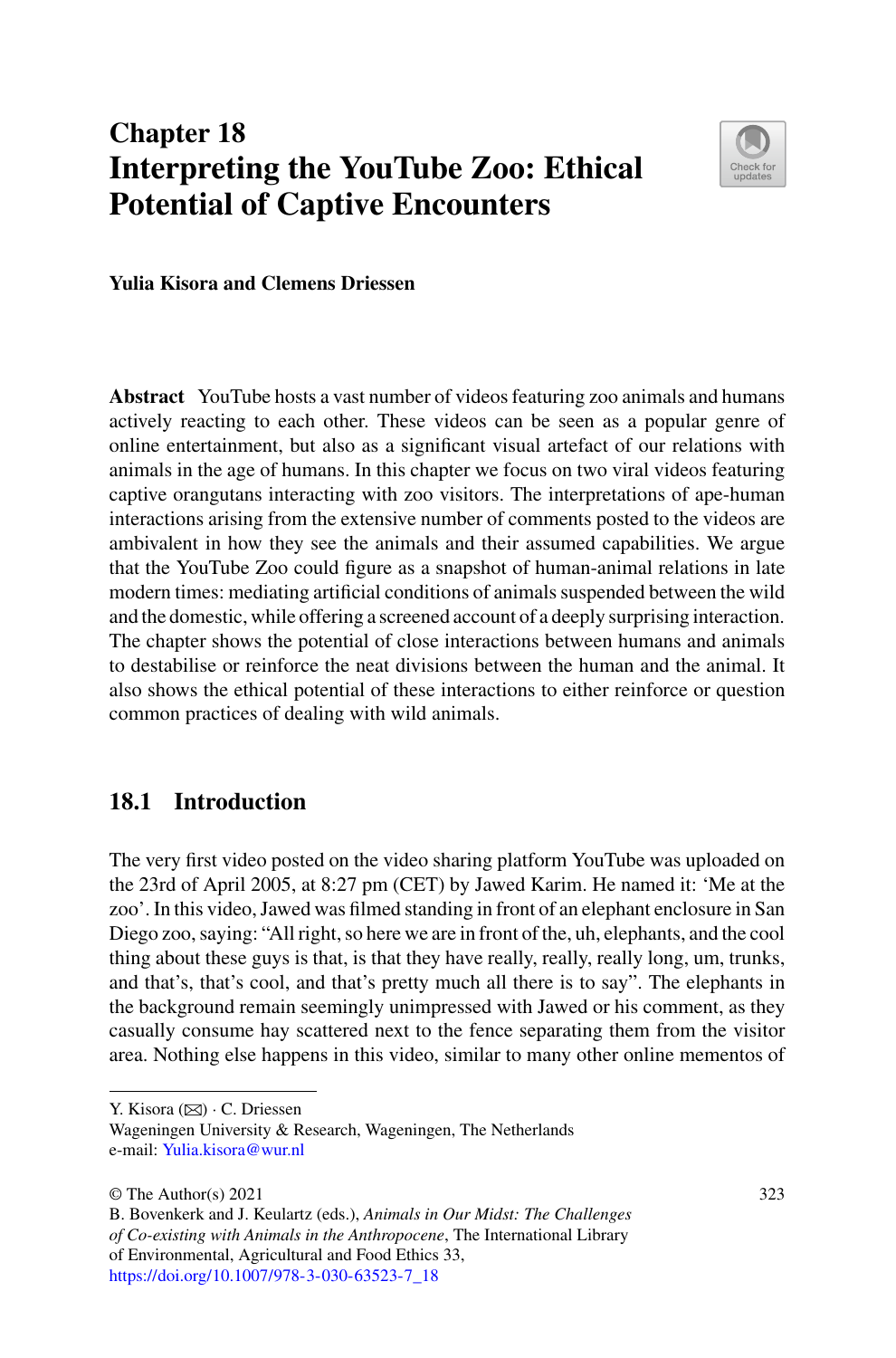zoo visits that can be found on the internet. Nonhuman animals (hereafter "animals") are lying down or pacing, serving as an exotic background to a family and friends' day out.

As an alternative to this somewhat dull representation of captive animal lives, YouTube hosts innumerable videos of 'funny zoo animals', featuring lions and otters, polar bears and lamas, chimps and giraffes and many others. Different as these animals are, the videos follow a similar plot: animals and humans actively react to each other in an apparently unexpected and highly entertaining manner. It triggers viewers' curiosity and entices them to come forward, comment and vigorously defend 'the right' interpretation of what is happening in the videos. Some videos go 'viral', gain millions of views, shares and comments, reaching viewers across continents and over the years. With the global reach of YouTube of 1.9 billion monthly active viewers in 91 countries (in September 2019) these videos have become, without a doubt, a popular genre of online entertainment.

Yet they are more than that. In line with literature (Driscoll and Hoffmann [2018\)](#page-16-0), films (Bousé [2000;](#page-15-0) Burt [2002\)](#page-15-1) and videogames (Driessen et al. [2014\)](#page-16-1) YouTube videos can be seen as a curious artefact of our relations with animals, an emerging cultural genre imbued with power to (re)configure the ways we see and relate to animals. Or, as philosopher Vinciane Despret argued, "the proliferation of these videos attests not only to new habits but to the creation of a new interspecific ethos, of new relational modalities, that at the same time construct knowledge" (Despret [2016,](#page-16-2) 195).

The fact that some of these videos take place in a zoo deserves a closer examination due to a heavily laden history of zoos as places of human-animal engagement. Defining human against animal and culture against nature has been one of the most powerful ordering practices in Western culture. Metropolitan zoos have played a crucial role in this process of self-definition. As Anderson [\(1995\)](#page-15-2) argued, "zoos are spaces where humans engage in cultural self-definition against a variably constructed and opposed nature" (Anderson [1995,](#page-15-2) 276). In the interpretation of critical scholars, zoos are hosting disaffected visitors staring at pale representations of animals, thereby reinforcing essentially violent, unjust and unequal relationships between humans and animals (Acampora [2010;](#page-15-3) Malamud [1998\)](#page-16-3).

To (ethically) analyse human-animal relationships (in zoos and beyond), we commonly rely on binaries such as human/non-human, wild/domestic, natural/unnatural etc. (Bovenkerk and Keulartz [2016\)](#page-15-4). However, these notions can be contested by drawing on what are in practice messy engagements, calling for more contextual ethical analysis (Palmer [2010\)](#page-16-4). In this case, zoos can be investigated as spaces productive of peculiar types of interactions, resulting from the proximity between humans and what are generally considered to be 'wild' animals (Kiiroja [2016;](#page-16-5) Park et al. [2016\)](#page-16-6).

If we believe that YouTube as a medium has something to offer in terms of ethics and production of knowledge about (zoo) animals we need to look closely at the character of the documented interaction between human and animal. If human-animal relationships are produced and re-configured in the process of visual representation (Burt [2002\)](#page-15-1), what can YouTube videos tell us about the ways we relate to animals, especially in relation to traditionally meaningful categories of animal/human and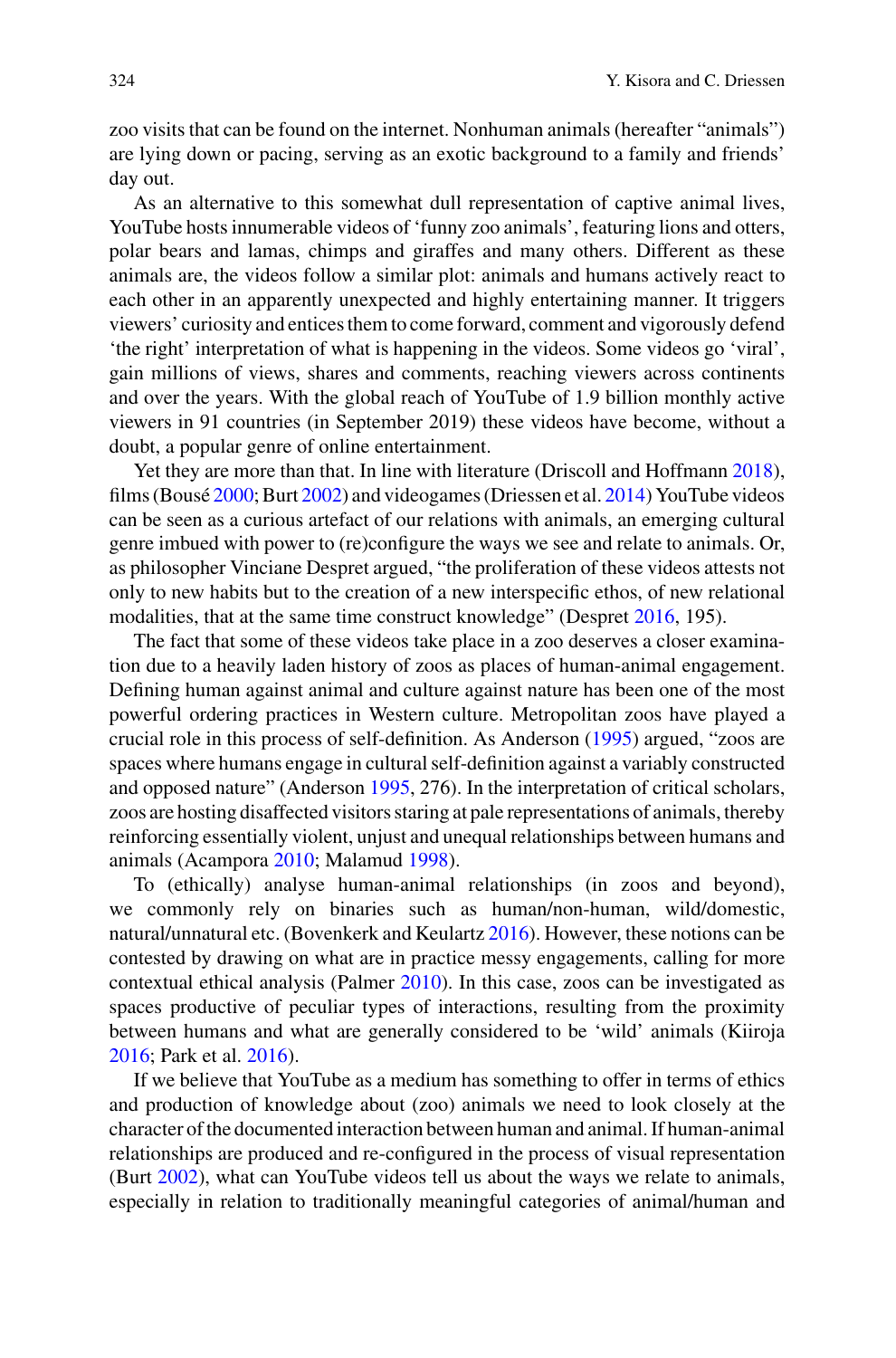wild/domestic? And what does the phenomenon of these videos' immense online popularity mean for early twenty-first century mediated wildlife and for the figure of the animal in contemporary society?

In an attempt to answer these questions, this chapter discusses two YouTube videos together with multiple comments of their viewers. The videos feature zoo orangutans and have jointly gained more than 70 million views and 22k comments, indicative of their global reach and capacity to trigger reactions of the online public. They document one interaction (not compilations thereof) so we were able to relate the comments to the interaction, and they have inspired multiple interpretations. We have paid special attention to the conversations in the branches of comments, treating them as a 'focus group' of a kind. As Wemelsfelder et al. [\(2000\)](#page-17-0) have shown, it can be a suitable approach to interpret animal behaviour qualitatively by arranging for their interpretations to be shared and discussed. Here we tentatively extend this approach to the YouTube comments section, not to establish the true interpretation of the meanings of certain animal behaviours or to assess their welfare, but primarily to show how processes of interpreting can be thoughtful and deliberative, drawing on a range of considerations, and having particular implications for discussions on human-animal encounters and zoos.

We have attempted to present an overview of YouTube viewers' narratives related to human-animal relations, focusing on the comments that explicitly attempt to interpret orangutans' behaviour. Below, we will highlight the details of the filmed interaction that grasped attention of the viewers and prompted them to discuss the featured beings as animals, either as representatives of species or as particular individuals. Based on that, we will discuss the ambivalence of zoo orangutans' status in relation to categories of human/animal, culture/nature, domestic/wild, and the ethical implications this ambivalence seems to carry.

As social scientists we believe there is no such thing as a neutral, 'merely descriptive' position with regard to contested phenomena and institutions such as the zoo. Besides concerns about malpractice and the welfare of zoo animals, there is a broader debate about the legitimacy of holding wild animals captive, involving a range of arguments that have been extensively put forward elsewhere (Acampora [2010;](#page-15-3) Bovenkerk [2016;](#page-15-5) Keulartz [2015\)](#page-16-7). Being aware of the critiques, in our research we try to look at the practice without condoning or promoting it, or trying to offer 'recipes for justifying moral positions and producing logically straightforward moral arguments' (Driessen and Heutinck [2014,](#page-16-8) 6). Like Irus Braverman in her in-depth investigation of workings of the institution of captivity 'Zooland', we would like to position ourselves 'on the fence': being driven by curiosity and ambivalence regarding what happens in zoos, without seeking to revert to judgments or position ourselves as inherently pro or against the institution itself (Braverman [2012\)](#page-15-6). With Braverman we are aware that this is not only a shaky but also not a neutral position, as it—quite literally—is a position afforded by the institution of captivity and the fences it erects. Nevertheless, we feel that this vantage point can be productive to get a sense of the intricacies and ambivalences in the relationships between animals and humans that emerge under captive conditions.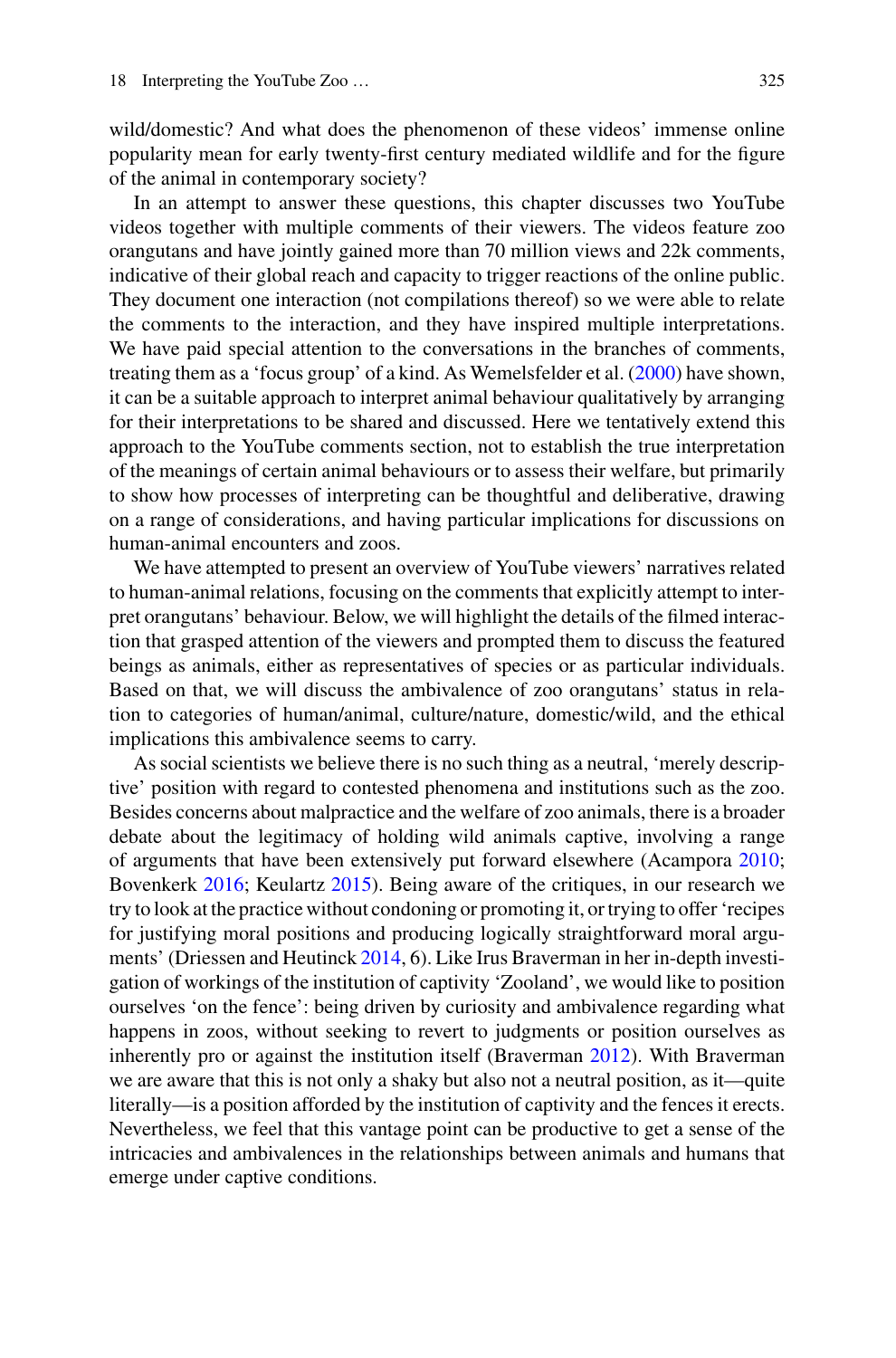The videos we focus on are available on Youtube under the respective titles 'Clever orangutan makes a fair-trade with human' and 'Monkey sees a magic trick'. We strongly advise you to watch the videos now and come back to reading once you have done so.

### **18.2 Interpreting the YouTube Zoo**

The video 'Clever orangutan makes a fair-trade with human' was posted on YouTube by Vitaly R. in August 2016. Within less than a year it gained 6,982,528 views and almost 4000 comments. Later the video was probably sold and re-posted from the account of Rumble viral, a 'live viral video tv show' on YouTube, and racked up as many as 25,882,723 views and 7,208k comments (as of December 2019). In the beginning of the video, a man throws something to an orangutan, who is sitting across the moat with his hand open in a begging gesture. The man then stretches his arm towards the orangutan, asking him (in Russian) to give something in return. The orangutan looks around, reaches for a melon rind on the ground and throws it directly into the hands of the human. As the man thanks the orangutan in English, the cameraman suggests the man to throw the item back to the orangutan. After the man does so, the orangutan catches it, but immediately tosses it into the bushes. The description goes: "During a trip to Bali, Vitaly R. decided to throw a few treats towards an orangutan. To his surprise, his newfound friend decided to repay him with a treat of his own!"

The first detail that has drawn attention of the viewers is the fact that the orangutan

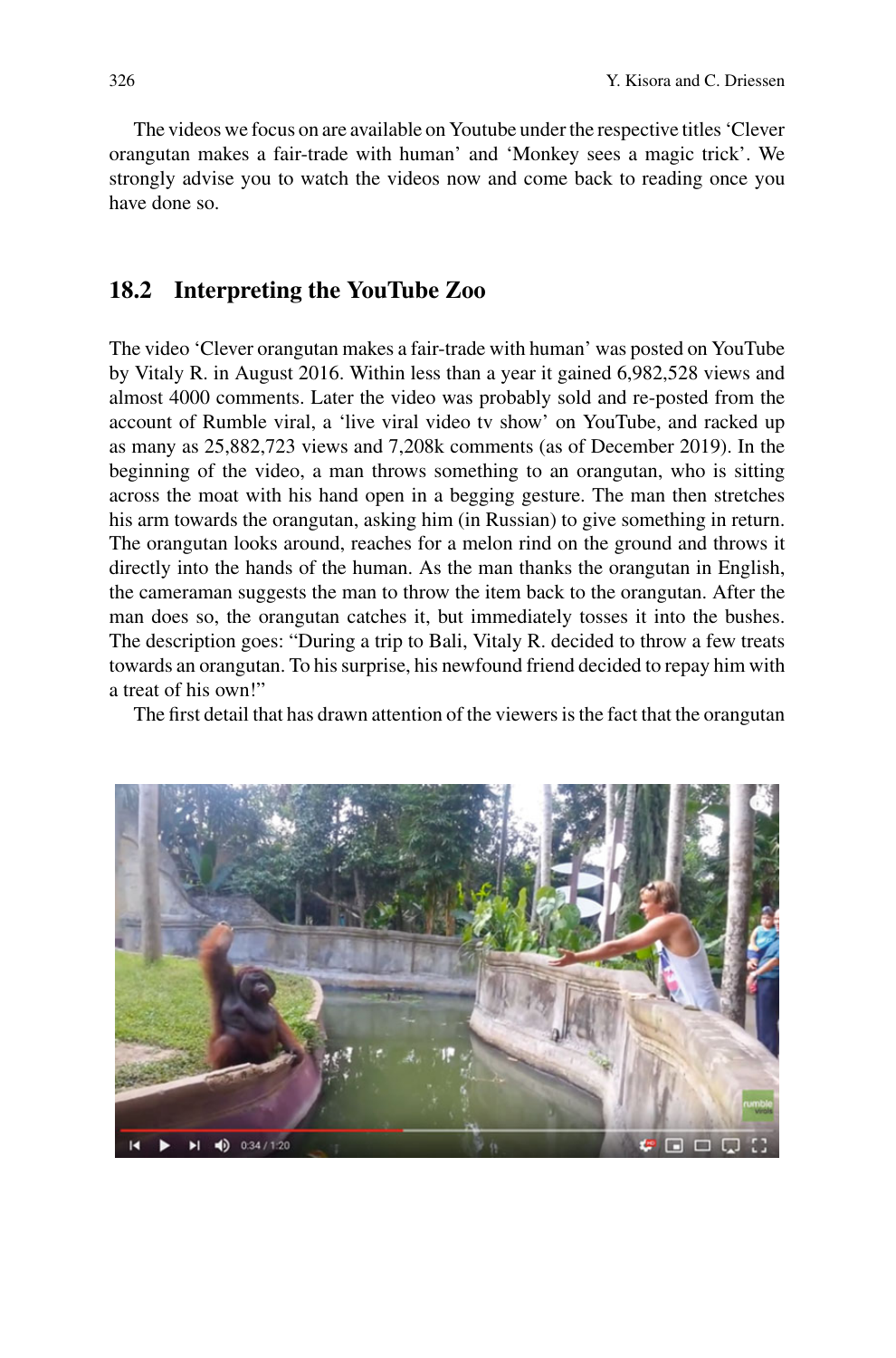glances sideways before throwing the rind. Visitors feeding animals is considered by the zoo community as a 'perplexing' problem (Bitgood et al. [1988\)](#page-15-7). No wonder, that in the very beginning of the video, we see and hear a passing zookeeper asking Vitaly not to feed the orangutan. The camera tilts, and we see Vitaly disappointedly walking away from the moat, but the cameraman encourages him to proceed 'Let's do it, they are gone'. Vitaly quickly looks around before throwing his item to Jacky. Although there is no sign saying 'don't feed the tourists', Jacky also looks to the left and to the right before launching the item. The commenters pick up on these 'furtive' glances:

- LOL I love how the orangutan also looks around to see if the guards are watching before he throws the banana'. (User Adolf)
- Watching if there's no snitches or zookeepers around. (User rondle berik)
- Exactly, they would have ruined the fun (User Anthony O'Brian)

The discussion of these glances speculates on a broad variety of assumptions about orangutans' cognitive and emotional processes. Is it merely mirroring of Vitaly's behaviour? Is he aware of the illegitimate character of their interaction? Or is he mocking Vitaly's behaviour, in an act of meta-communication about the meaning of throwing the rind? Soon enough via several commenters 'an orangutan' becomes a personality: commenters identify him as Jacky, a male orangutan who is 30 something years old and resides in Zoo Bali. We also learn that throwing items at visitors is a habit that Jacky might have adopted from keepers who would 'chuck' (in words of one of the viewers) food at him. He learned to use it for his own means, namely, to communicate his discontent with visitors passing by or taking photos while not giving anything in return. The story we are looking at turns from 'a zoo visitor feeding a zoo animal' to 'Jacky throws stuff at visitors to tell them they are not welcome' and even 'Jacky throws stuff at visitors when they are not looking to entertain himself'.

i had an encounter with that same monkey when i was in bali…… so he was throwing poo (with excellent accuracy) but he would ONLY throw when we weren't looking. so funny. one point i turned around as he was throwing it, he had his arm in the air, stretched above his head, filled with poo…. but because i was looking he relaxed it behind his head as if nothing was happening….. very funny. (User matt ward)

Throwing objects at visitors is an issue more widespread among zoo chimpanzees and is generally considered to be a sign of stress (Martin [2008\)](#page-16-9). We can speculate that zookeepers may have tried to prevent Jacky from throwing things at the visitors (at least a few viewers recall being warned about Jacky's habit by the zoo staff). Yet, as we've seen, some commenters have instead interpreted the habit as a specific communication medium between Jacky and the visitors. Understood in a context of a complex interaction with layered meanings, it actualises anecdotes that distinguish Jacky from other animals in zoos and give him a biography and an individual character.

One of the dominant interpretations of Jacky's behaviour in the video, as well as the description of the video itself, emphasizes the economic nature of the exchange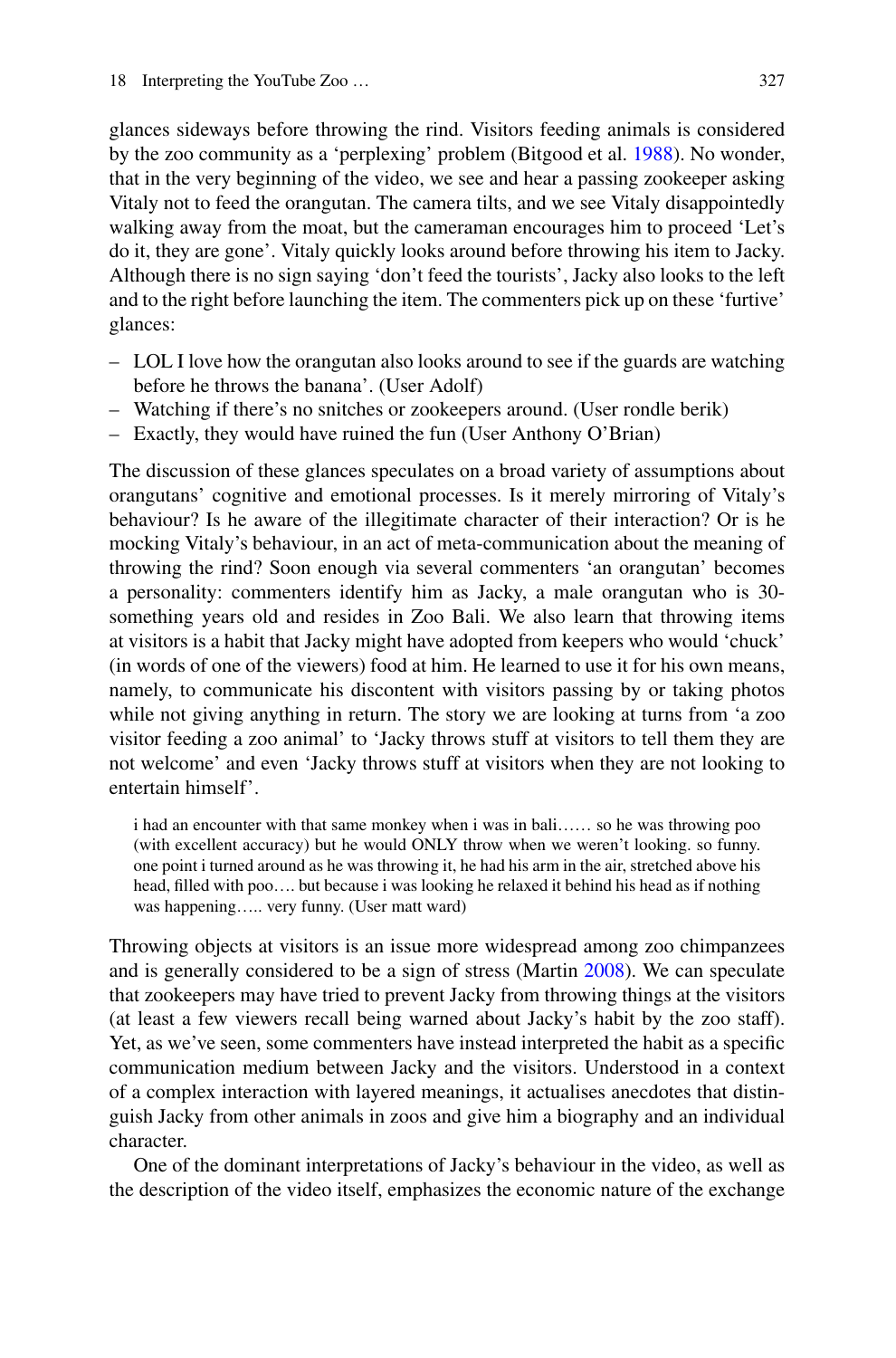between the human and the orangutan. Viewers assume that what Vitaly threw was a treat, as Jacky immediately ate it. The item he throws back looks to many as a banana, so the situation reminds of a treat for a treat fair deal. Yet when Vitaly returns 'the banana', Jacky tosses it into the bushes (which viewers ascribe to a deliberate intention, not a failure to throw properly), effectively stopping the interaction. Viewers wonder if it was Vitaly who failed to understand the meaning of the situation and respond accordingly and was therefore 'punished' by Jacky with stopping the exchange:

He [Vitaly] should have just kept the fruit and pretended to eat it throwing it back was kinda of an insult he was honestly paying for the treat he was giving (User MrSnapy) Who is more fair in this case? (User La Nomia)

The second video with a (taxonomically misleading) title 'Monkey sees a magic trick' was published on December 2015 by Dan Zaleski (US). The video gained more than 3,000,000 views within three days after the original publication date, and became a headliner on news outlets such as the Daily mail, Time, Metro etc. As of December 2019, it has 56,480,311 views and 14,926 comments, making it one of the most popular zoo animal videos in YouTube history. The video starts with a close-up of a young orangutan behind glass. We see a man sitting down on a concrete step next to the glass. The orangutan (female orangutan from Barcelona zoo named Jinga, as we later find out from the comments) makes herself comfortable, as she sits down and puts one of her hands underneath her chin. The man places a cup on the step and demonstratively lowers a lychee into the cup, as the orangutan follows it with her eyes. The man then closes the cup and shakes it behind the step, removing the lychee. He then demonstrates the empty cup to the orangutan. She looks at it intently for 3 s and bursts into open-mouth laughter, falling on her back (ROFL-type, in YouTube vernacular). The camerawoman and the man are laughing out loud. After 15 s the orangutan sits up straight again, while the man puts the lychee back in the cup and the woman behind the camera comments: "You're crazy guy". The video ends as the man lifts the lychee again and the orangutan follows it with her eyes, seemingly eager to watch the trick anew.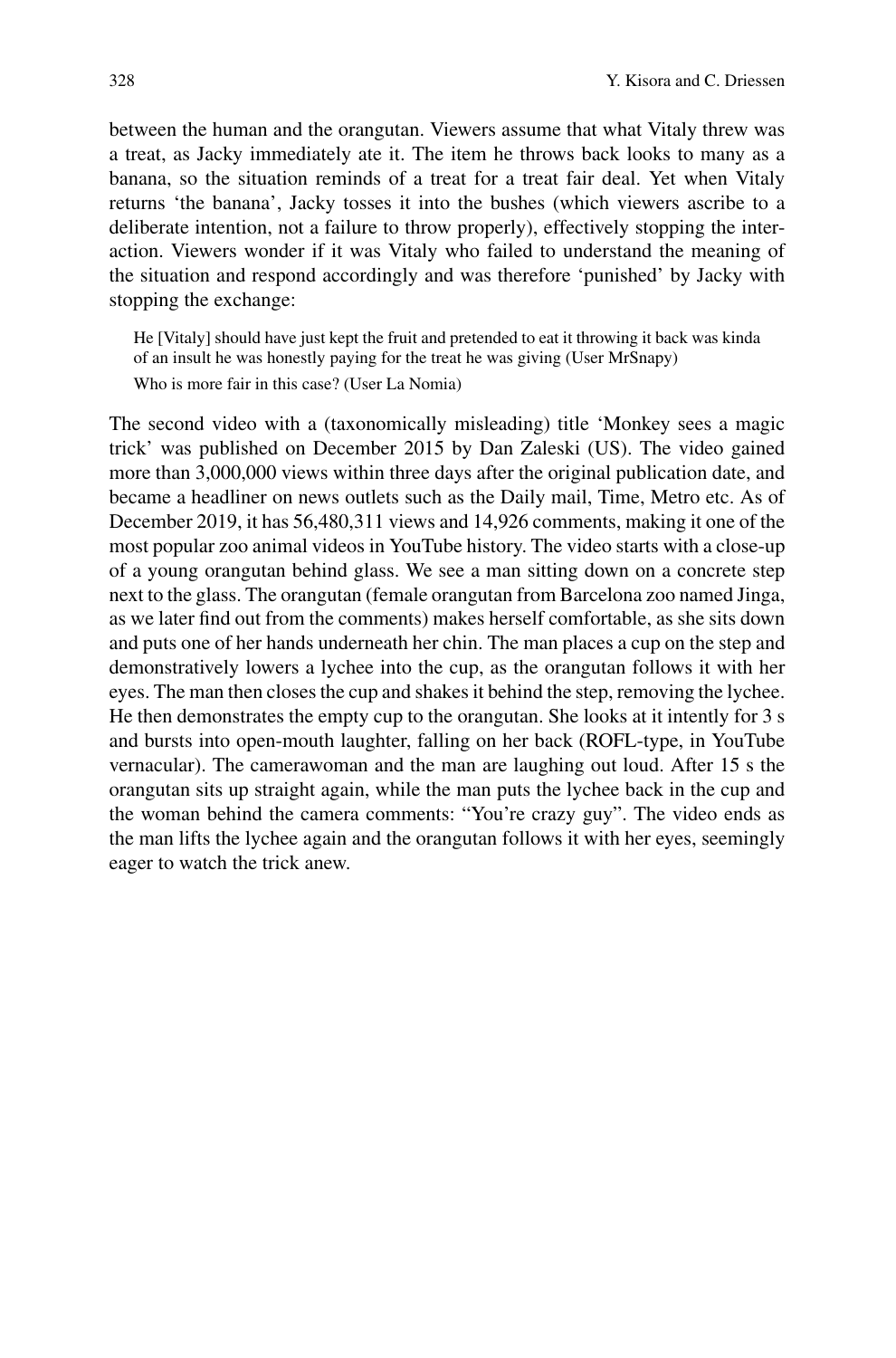

Jinga's response to the 'magic trick' has proven to be puzzling for the viewers. Her visceral reaction seems to suggest, for many, that she understands the trick and finds it amusing, which leads them to praise her 'almost human' intellectual capabilities. For others, the primitivity of the trick makes the one who falls for it 'stupid'. Alternatively, other viewers observe kind-hearted and polite nature of Jinga in the fact that she appreciates the trick despite its basic level. In other words, the interpretation of the situation goes on to represent Jinga not only as an individual of a certain species with certain capabilities, but as a relational being joyfully engaged in a social situation.

- The best part is the obliging, polite attitude of the orang to watch the trick, like a loving grannie with a 7-year old grandson. (User anthro2)
- My thoughts exactly. The orangutan was thinking "I'm not stupid, but I'll laugh at this to make you happy" (User Mind Speaker)

And again, in a fierce debate on possible explanations of the orangutans' behaviour, personal knowledge of Jinga as an individual comes to play an important role. A commenter who introduces herself as a Barcelona zoo keeper describes her as an extraordinary intelligent and fun-loving personality.

She was born in the zoo six years ago. Her name is Jinga and she definitely understands each situation and game you show her. When she plays with her little brothers she always makes the same funny face and she starts rolling on the floor. she is legit having fun here… Normally they aren't that intelligent but this one right here is by far the most intelligent member of the group, smarter than her mother even. She can do leggo and a lot of things and she is always the first to understand and solve problems or games that we show her! (User Maria Castilla)

As we have seen, the two videos feature different interactions and evoke various interpretations speculating on mental and emotional capabilities of orangutans. This raises the question of how we can make sense of the videos and viewers' reactions to them if we see them as a distinctly telling type of engagement with the animals. We suggest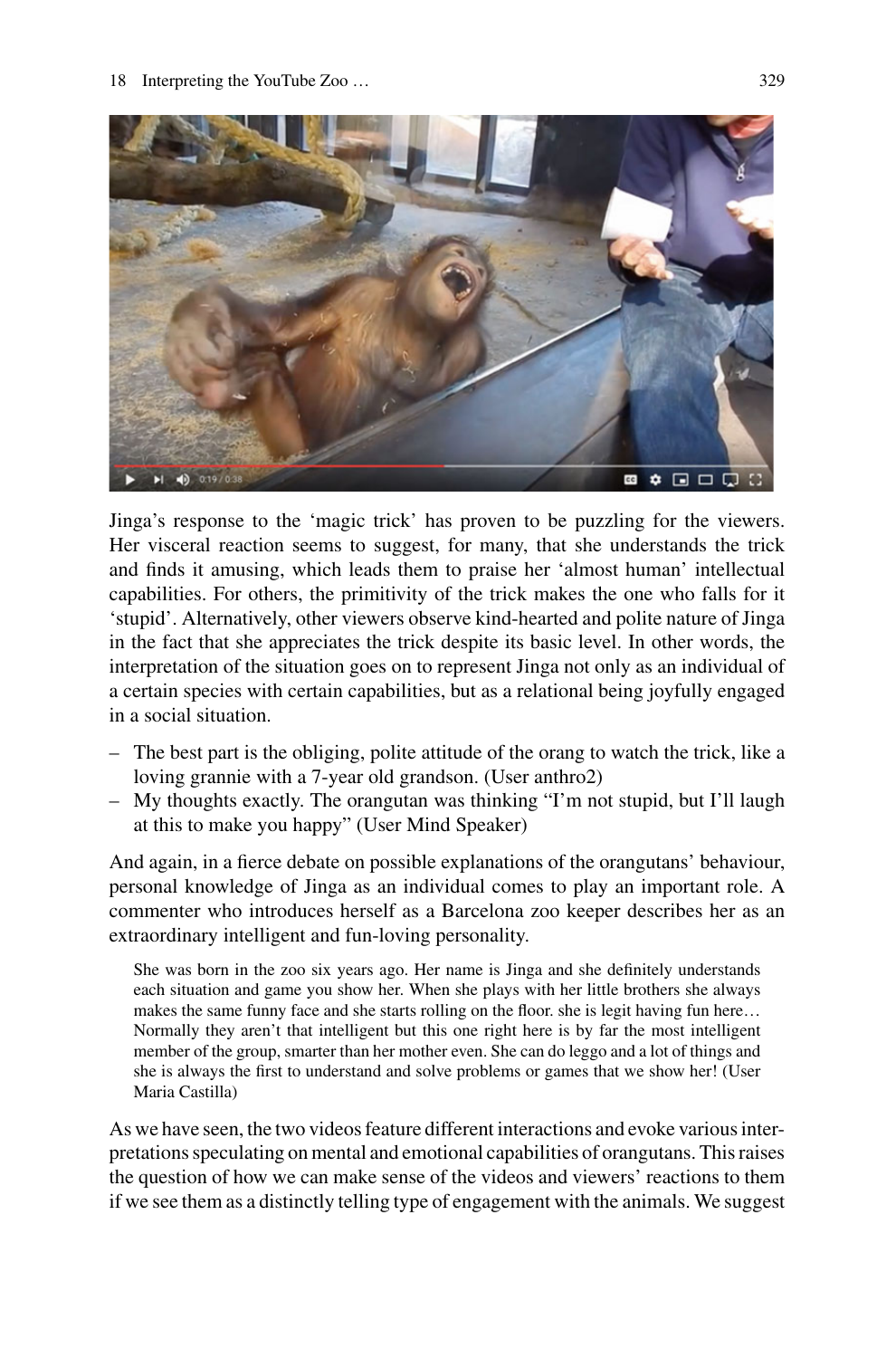that the YouTube Zoo could figure as a deeply ambivalent phenomenon indicative of a new phase in human-animal relations in late modern times: mediating artificial conditions of animals suspended between the traditional categories of human/animal, nature/culture and wild/domestic. This screened account of a deeply surprising interaction may not merely contribute to the commodification of an encounter but also has an ethical potential to transform our view of animals and our ways of relating to them. We will discuss this in detail below.

#### **18.3 YouTube Orangutans Unsettling Binary Concepts**

Apes are among the most charismatic animals, appreciated by zoos for their ability to attract visitor crowds (Carr [2016\)](#page-15-8). This is of course not accidental, considering that, as Corbey puts it, "our fascination with apes is only rivalled by our rebuff of apes: <humans tend to feel somewhat baffled by the paradoxical experience of recognizing something human in them, while at the same time tending to deny any identification with these beastly creatures>" (Corbey [2005,](#page-16-10) 7). Whenever an act of interpretation of ape behaviour occurs, it is not only scientific accuracy that is at stake. YouTube videos trigger comments that expose a constant and unsettling negotiation of categories or, if you wish, social orderings, in which we try to fit orangutans. Interpretation of animal behaviour is indeed an exercise in negotiating the human-animal divide, with both scientific and ethical implications.

Although none of the commenters interpret the actions of the orang-utans in the video as explicitly aggressive or dangerous, some of them point towards the alleged physical strength of the animals and graphically describe vicious ways in which they would have used it if given a chance. Some of these comments might have a note of irony to it, especially in the case of Jinga, whose peaceful outlook contradicts the alleged bloodthirsty intentions. Jacky's carefully calibrated strength does not appear to indicate aggression either. Seemingly puzzled by observing the somewhat weird, not easily explainable, but apparently peaceful interactions that the wild animals engage in, viewers warn each other that the glass wall and the moat separating animals and zoo visitors are the only boundaries that keep the former from ripping various body parts (the arm/neck/head/ears etc.) off the latter. "Be careful though, these ones can bite your face off" warns user Robin.

It is not surprising that some viewers see in Jacky and Jinga nothing more than 'just animals', given the long-standing tradition of Cartesian understandings of animals as mechanical and subsequent reductions of animal behaviour as instinct-driven. Reproducing the rather low opinion of animal emotional and mental capacities, which can be considered widespread in our species (De Waal [2019\)](#page-16-11), they focus on significant absences and deficiencies in capabilities, which makes orangutans less than human. Along these lines, interpretations that put forward explanations more complicated than those based on instincts and aggression are dismissed as amateurish and fallacious. Jinga's laughter is considered to be an anthropomorphic projection; the orangutan is not laughing, some viewers insist, but gapes 'its' mouth in terror,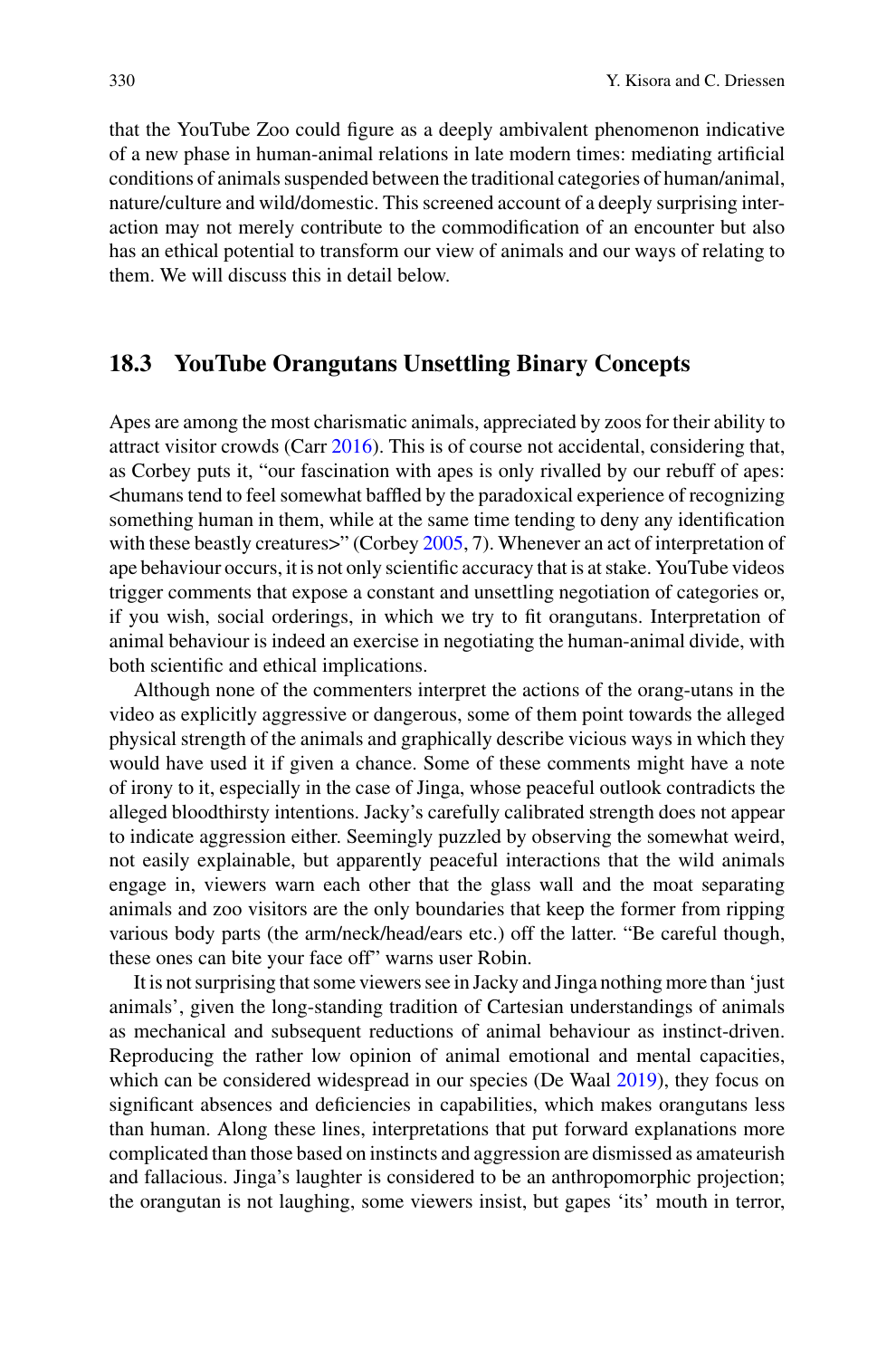triggered by something 'it' cannot explain. It only looks like laughing to humans not trained in interpreting orangutan behaviour, they conclude. Probably unknowingly, viewers comply with the canon of animal sciences that demands a strict separation of vocabularies for referring to human and nonhuman animal behaviour. Those who dare to speak about animal behaviour in terms of intentions and feelings risk being accused of anthropomorphism (in the past this even happened to Darwin himself) (De Waal [2019\)](#page-16-11).

YouTube comments suggest that seeing captive animals might normalise the captivity for some viewers. While academic literature discusses various justifications for animals being held in captivity (Bovenkerk [2016\)](#page-15-5), the one that seems to play out most in the comments is based on the assumed superiority over animals that gives humans the right of doing what they see fit. In this moral stance, the difference in cognitive capabilities justifies the difference in the treatment of human and non-human animals. Comments justifying the captivity for human entertainment tend to interpret the behaviour in a rather simplistic way, presenting an animal as an aggressive beast operating on instincts. Seeing Jacky and Jinga as, first and foremost, animals, triggers discussions of many ways in which animals are less than humans and how that is exactly why they are kept in zoos. Rationality, consciousness, technology and language skills are mentioned as uniquely human capabilities that orangutans (in this context repeatedly referred by the commenters as 'monkeys') wouldn't even dream of having. Thousands of comments attest animals (the species is often not mentioned) as aggressive and 'stupid', which explains the strict division between 'us' on this side of the cage and 'them' behind the bars. Importantly, in line with this reasoning it is human entertainment as the goal of the captivity that gets picked up and justified, as the viewers seem to be oblivious to the conservation claims of contemporary zoos. The animals' inferiority not only justifies the captivity, but also attests to the inability of animals to fully comprehend the lack of freedom and thus suffer from it.

An animal does not have the same level of intelligence as us. They (and that includes monkeys) are incapable of forming complex thoughts an consider variables. They act solely on instinct. Saying humans do that too is cliché and just not true. Some act on instinct more than others, but everyone will consider the variables at some point again. These animals don't mind, as long as they have food, space, toys and the chance to socialize. (User MetroVerse)

Yet contrary to the mid-twentieth century way of looking at animals as displaying primitive behavioural patterns as units of evolution, there has been a recognition of a need for a broader vocabulary (Despret [2016\)](#page-16-2). Unease about mechanistic descriptions of apes' behaviour has been expressed by, among many others, famous field primatologists, such as Jane Goodall, Diane Fossey and Barbara Smuts, as well as more traditional primatologists with a preference for experiments and observation in controlled environments, such as Frans De Waal. It has become apparent that sometimes, especially in the case of apes, denying any similarities may be more unscientific than acknowledging them (Weiss et al. [2012\)](#page-17-1). In fact, the fear of anthropomorphism itself has been charged as a construct culturally specific to Western science (Allen et al. [1994\)](#page-15-9). Mechanomorphism (or anthropodenial) (De Waal [2019\)](#page-16-11)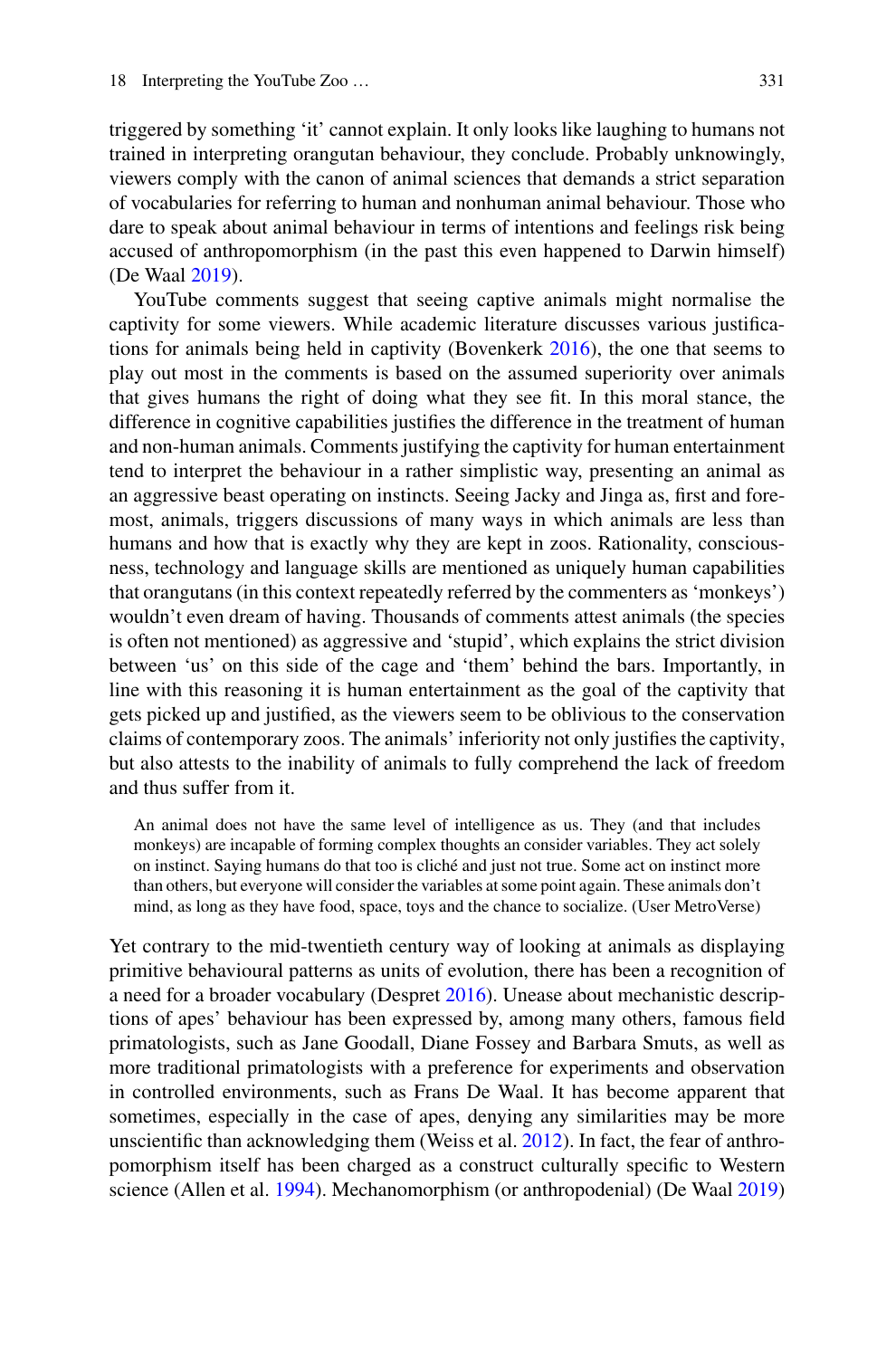is beginning to be recognised as a fallacy no less serious than uncritical anthropomorphism. Similarly to this development in primatology, and in contrast to some commenters describing orang-utans as primitive and less than human, others highlight their intellectual, emotional and moral capabilities. Although some viewers might attribute fairness, sense of humour and self-awareness to orang-utans lightly, or even as a joke, in many cases these hypothesised explanations cannot be easily dismissed as anthropomorphist projections, since many of them seem to be in line with research on orangutan minds. Jacky's 'furtive glances' can actually be explained by his awareness of himself and others (Shillito et al. [2005\)](#page-16-12). His fair trade—by calculated reciprocity, readiness to exchange goods and services "based on weighing costs and benefits when giving or returning favours and keeping track of them over time" (Dufour et al. [2009,](#page-16-13) 172) or, indeed, perception of fairness (Bekoff [2004\)](#page-15-10). Jinga's reaction to the magic trick might have something to do with her understanding of object permanence (Rooijakkers et al. [2009\)](#page-16-14), while laughing-out-loud can be a play reaction (Davila Ross et al. [2008\)](#page-16-15), indicative of what humans would call 'having a good time'. Indeed, "the knowledge of animals survives in places where academics would never want to tamper" (Hearne [1994,](#page-16-16) 176)—even on YouTube.

'Almost' human behaviour and a looming realisation that they are "smarter than we think" (as User Dario Pavlovic puts it) seem to destabilise some viewers' views on what orang-utans are. They recall our common evolutionary background, wonder whether the distance between species is actually as big as usually thought and contemplate whether supposedly 'unique' human qualities are actually unique. That leads to a discussion of orang-utans in terms of categories such as 'a beast', 'a thing' or 'a person', exemplified in the following branch of comments.

- I wouldn't hug that thing, pffft LMAO, I'm dying. (User Truth)
- It's not a "thing" it's a person (User Golvan)
- It's certainly an intelligent beast, but I wouldn't call it a person. (User Truth)
- Person definition: a human being, adult or child (User Robin)
- Fine, a non-human person then (User Golvan)

As the renowned primatologist Jan van Hooff once admitted, "studying apes creates an 'empathic unrest' because they evoke 'the subjective appreciation of animals as experiencing, judging, and striving beings', begging interpretations of their behaviours in terms of subjective valuations and calculated intentions" (Van Hooff 2000, 126, cited in Corbey [2005,](#page-16-10) 7). Starting to wonder about subjective experiences of orang-utans and meanings of their behaviours, some YouTube viewers seem to fall prey to the same uncomfortable condition as primatologists, closely observing their subjects. Arguably, they may be just about to display 'the nobler instincts of inquiry', with the absence of which Malamud so poignantly charged zoo visitors (Malamud [1998,](#page-16-3) 225). In this process, the human-animal divide starts to shift: while for some the category of an animal pre-determines their explanation of orang-utans' behaviour as instinctive and primitive; for others the observed behaviour and exposed capabilities serve as a springboard for seeing beyond the human-animal divide and recognising Jacky and Jinga as non-human persons. The status of orang-utans as non-human persons seems to make the spectator position less comfortable. As the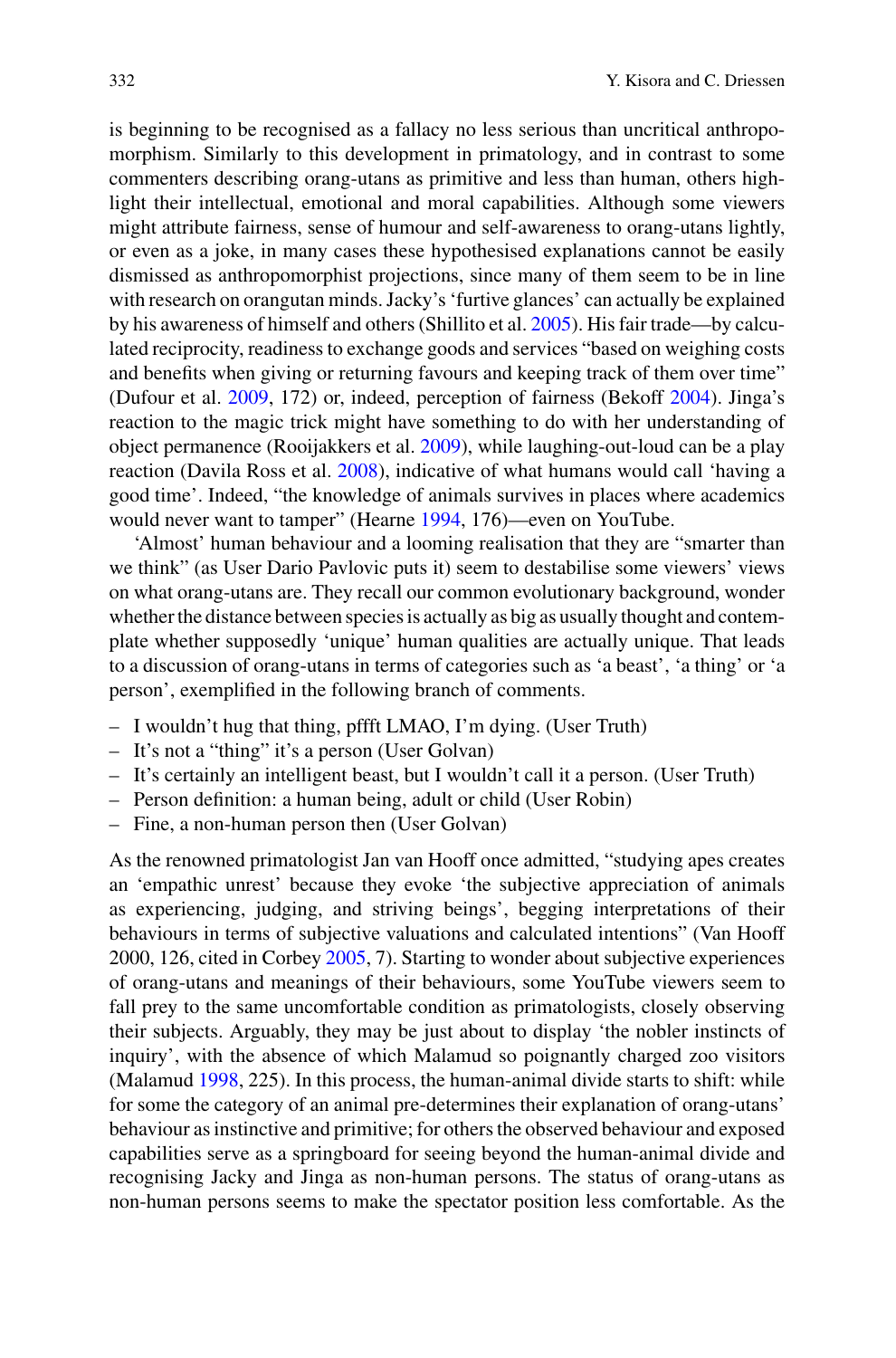intellectual, emotional and social capabilities of the animals come to the fore, the viewers also start to question the legitimacy of their captivity: 'animals this smart' or 'animals who can laugh' cannot be held captive.

They're unnervingly smart, and seem to understand us better than we'd like. Makes me feel like a creep watching them, because just a short time with them and you realise they're pretty much another person. (User Tails Clock)

If they can understand and emote like that wth are they locked up for our pleasure? (user Marie Watson)

While zookeepers may routinely treat their animals as persons and individuals (Park et al. [2016\)](#page-16-6), zoos in general seem to have a complicated relationship with portraying their animals as persons to the public. For example, Artis Zoo in the Netherlands made headlines in 2016 when its director announced that their animals are not going to be given public names anymore so as to escape humanising them: "Giving animals a name blocks our educational message. (If) the public focuses on the name, we will not be able to tell other stories. Also: they are not domestic animals, they are wild animals".<sup>[1](#page-10-0)</sup> In general, zoos have become cautious of any practices that might make their animals seem a 'human in an animal skin' (Mullan and Marvin [1999\)](#page-16-17), trying to avoid charges of anthropomorphism and Disneyfication that can undermine the scientific image of contemporary zoos (Carr [2018\)](#page-15-11) as well as their credibility as conservation and education actors. Contemporary zoos have been fighting for distancing themselves from expositions of curiosities, aiming to gain the status of a scientific institution. It has become important for them to use the scientific discourse in talking about their animals, presented as wild ambassadors of species (Anderson [1995;](#page-15-2) Braverman [2012\)](#page-15-6). Thus, close interactions with animals have become a thing of the past with many zoos (Carr [2018\)](#page-15-11). Similarly, seeing Jacky and Jinga as wild animals, YouTube viewers disapprove of such intimate encounters. They argue that it would be right for the orang-utans to interact in the nature with their conspecifics rather than with humans.

At the same time, in contrast to the dominant zoo discourse that frames animals as species ambassadors and genetic material to conserve (Anderson [1995;](#page-15-2) Braverman [2012\)](#page-15-6), animals in the YouTube videos are boisterously described by commenters as subjects with biographies and personalities. While the focus on species aspires to nurture conservation awareness, talking about zoo animals as individuals seems to generate an interest in the animals as subjects, with intentions towards and experiences of their situation. These interpretations de-centre the experience of the human ('we are in front of, uh, elephants'). Instead, they foreground the animal's experience (what is it like for the animal to live in this situation?), their perspective (what is he or she thinking or feeling about this interaction?) and their capabilities (what do they know, and what are they capable of?).

This raises the question, whether recognising orangutans by name disturbs their wild image, and whether it can indeed be disruptive for conservation narrative that orangutans as species are part of. The 'wild' imagery of zoos has been subjected

<span id="page-10-0"></span><sup>1</sup>The translation from Dutch is ours, source: [https://www.metronieuws.nl/binnenland/amsterdam/](https://www.metronieuws.nl/binnenland/amsterdam/2015/11/dieren-in-artis-nu-zelf-een-naam-geven) 2015/11/dieren-in-artis-nu-zelf-een-naam-geven.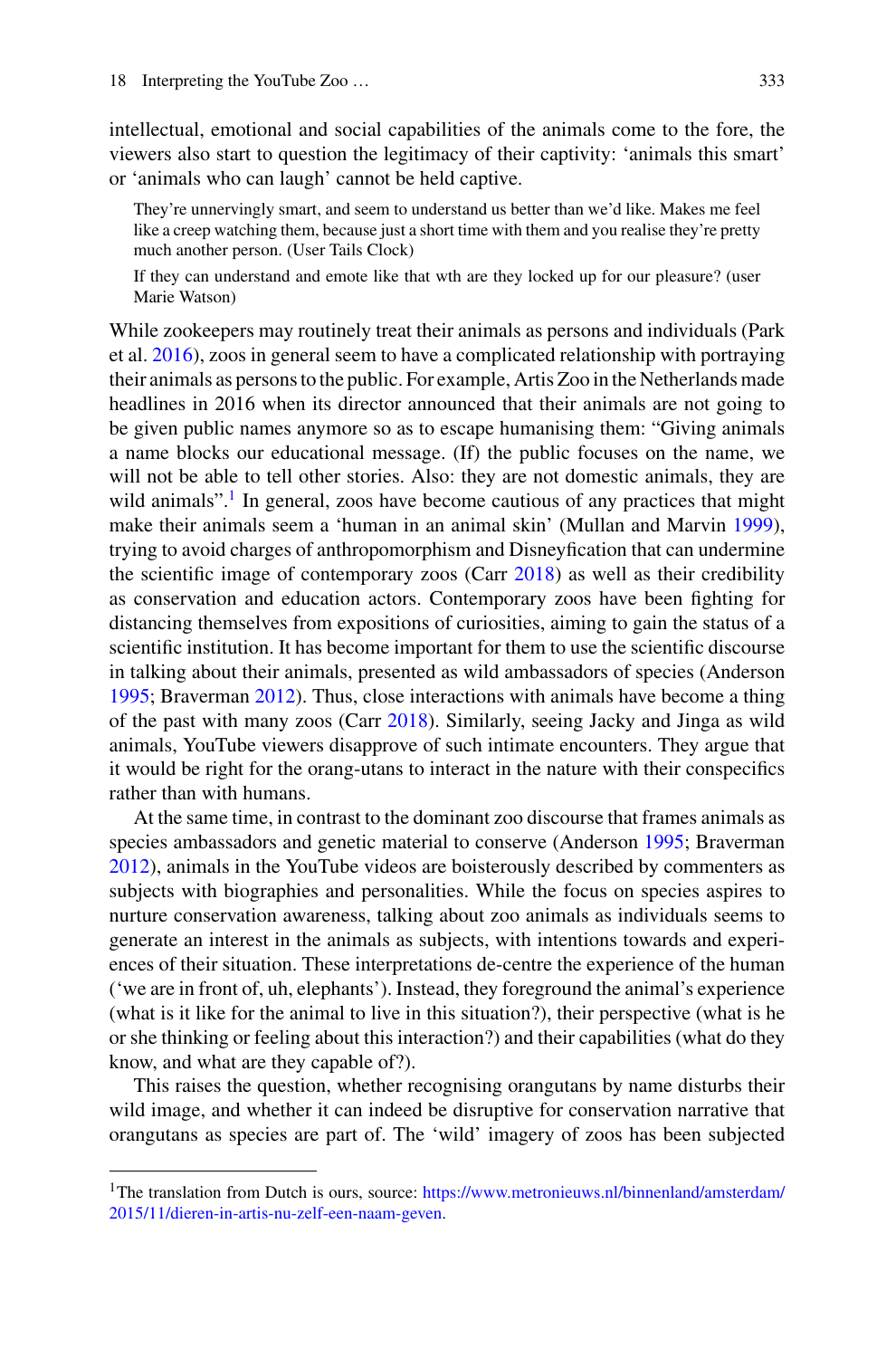to criticism, as they have been 'exposed' as a purely cultural institution (Anderson [1995;](#page-15-2) Grazian [2012\)](#page-16-18). Based on this, critics have argued, the educational promise of the zoo to teach their visitors about nature does not hold true. While it is hard to contest that the zoo world has everything to do with our culturally established ideas about nature, we might argue that abovementioned critique of zoos might result from a rather rigid understanding of culture and nature as two distinct poles, a view that Sarah Whatmore has famously criticised in her *Hybrid Geographies* (2002). It can be argued that in the age of Anthropocene the infamous zoo fence in practice may not be so strict and impermeable. With the ever more intensive active biopolitical management of wildlife in conservation practices (Biermann and Mansfield [2014;](#page-15-12) Srinivasan [2014\)](#page-17-2), in situ and ex situ conservation can be seen as a gradual rather than absolute distinction (Bovenkerk and Keulartz [2016\)](#page-15-4). Especially so for orangutans, who increasingly live in institutionalized conditions also in what used to be their home range (Parrenas [2018\)](#page-16-19).

The peacefulness of the interactions and the positive experiences (in the case of Jinga—even fun) that the orangutans seem to enjoy while being captive, together with a belief that apes are 'intelligent enough' to enjoy interactions with humans, justifies their captivity as a better way of living than outside of captivity under the conditions of poaching and habitat loss. These interactions are not deadly for them, as interactions in the wild would be, viewers claim, demonstrating familiarity with orangutan conservation discourse, with a hint of western superiority (the locals don't know how to deal with the local wildlife) and critique of capitalism (big corporations are ruining the habitats).

- Yes but still better than having to survive their homes being felled and then being stoned by villagers scared of them. At least here they are safe and looked after. (User ladyjbriritsh)
- Sad to see that adorable creature in a cage but glad to see it laughing, that was really funny. I would rather like to see something like above than the animal being poached (User Melina)

In line with the conservation discourse, the commenters urge each other to check the household products for the presence of palm oil, a leading cause of orangutan extinction. The imagery of Jinga, conducive to this type of responses, bears similarity to imagery of orangutans used in Greenpeace promotional videos. For example, in the animated video "Rang-tan", part of the campaign #DropDirtyPalmOil, a child finds a young orangutan in her own bedroom. The story of disturbance caused by the Rangtan in the girl's bedroom ("She throws away my chocolate and howls at my shampoo") is mirrored by Rang-tan's story of humans destroying her home ("He destroyed all of our trees for your chocolate and shampoo"). The video ends with Rang-tan and the girl embracing, as the girl promises to 'spread her story far and wide'. What seems to be implied here is that we, as urban dwellers, are ignorant of our involvement in suffering of wild animals and responsibilities to change that. The context of Jinga's video is more complicated and multi-faceted than that of the animated video, and we can wonder if it conceals the uneven power relationships of having wild animals in captivity, separated from their authentic nature and environment, replacing it with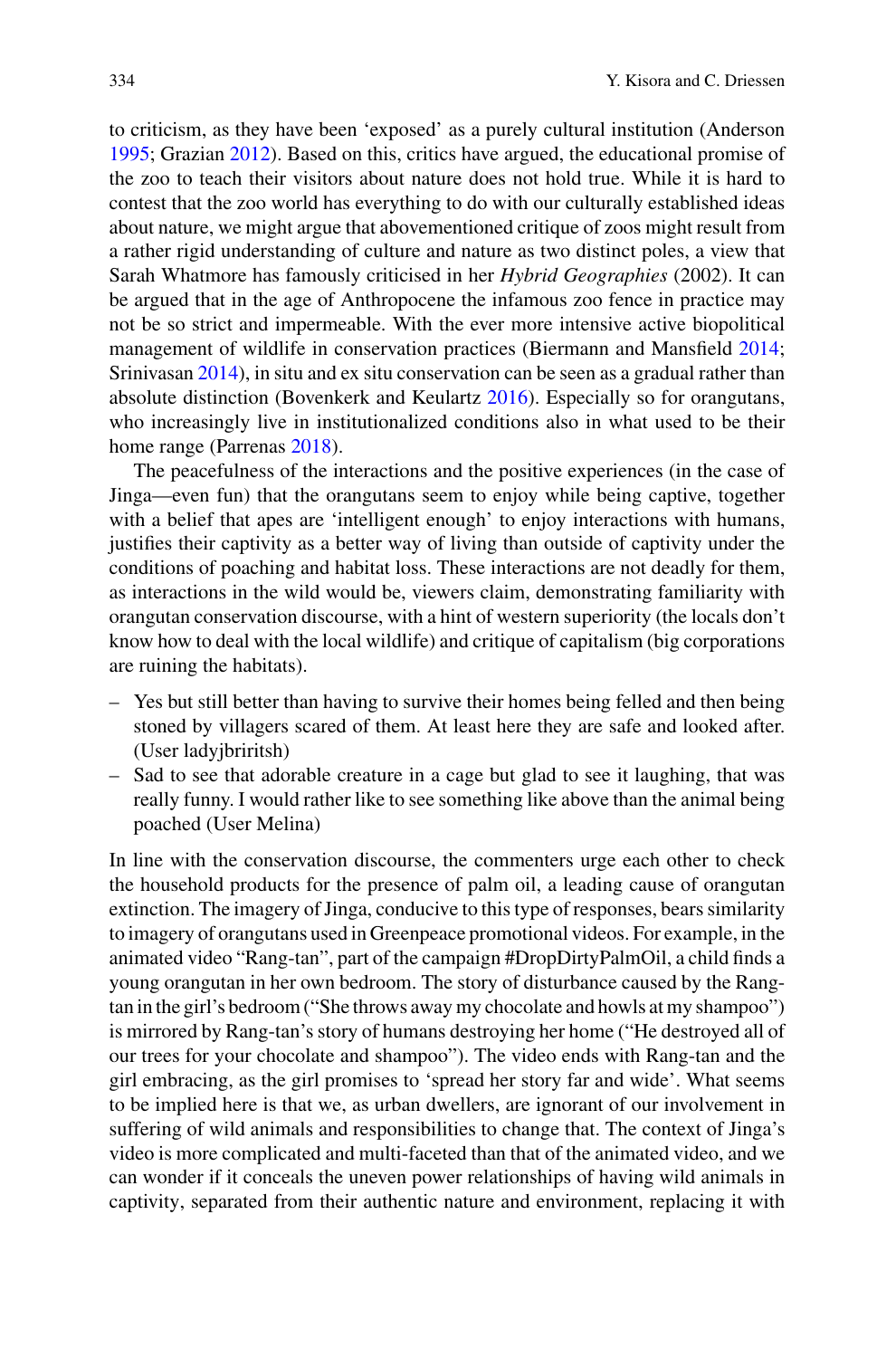joy from observing a de-contextualised 'funny' animal. Or can it still present an opportunity to relate and recognise the responsibility we as urban dwellers have for orangutans as species?

To sum up, YouTube frames orangutans as beasts and non-human persons, wild animals and individuals. These orderings expose the shifting understanding of orangutans in the context of opportunities of wider publics to be exposed to intimate lives of wild animals via online resources. Apart from a site of mindless entertainment, YouTube can function as a platform for discussing the latest developments in ethology, and extend understanding of our responsibilities towards wild animals and their (captive and wild) environments. In the last section before drawing conclusions, we would like to tease out the entertainment value of the videos and their potential to enable a more explicitly moral gaze.

## **18.4 The YouTube Zoo: Increasing Encounter Value or Enabling a Moral Gaze?**

Zoo-based animal celebrities have played a double role for the image of zoos in the last few years. On the one hand, they undoubtedly increase the 'encounter value' of captive charismatic animals, thereby contributing to the appeal and economic viability of the zoo and animals as 'lively commodities' (Barua [2015;](#page-15-13) Collard and Dempsey [2013;](#page-15-14) Haraway [2010\)](#page-16-20). Knut the polar bear, famous enough to share a Vanity Fair cover with Leonardo di Caprio, made millions of euros for Berlin Zoo (Giles [2013\)](#page-16-21). On the other hand, zoo celebrities have opened a gateway for many uncomfortable discussions about certain practices of zoos and their justifiability in general. The case of Marius in Copenhagen Zoo can be seen as a spectacular demonstration of how conservation logic and popular culture logic collided and caused a public shock. While for the zoo the giraffe seemed to have been a representative of a gene pool and hence killable as not having enough value, for the public an animal, with a name and personality, could not be killed. YouTube videos of Jacky and Jinga, while functioning as a viral online entertainment phenomena, also seem to trigger a moral gaze—that is, questioning the conditions of captivity that made them possible in the first place.

While, as we've mentioned earlier, ethologists are fighting over the correct interpretations of apes' behaviour that would put them not too close to the humans, but not too far either, popular culture has always been quick to capitalise on tensions between closeness and distance for comic effect. Morphological and psychological proximity to humans have accounted for apes' popularity as entertainment and especially comedy performers: "The intelligence, enthusiasm, and attractiveness of young pongids (chimpanzees, gorillas, and orang-utans) has for decades made them popular performers in a variety of entertainment fields (Morris and Morris 1966, cited in Allen et al. [1994\)](#page-15-9). Thousands of laughing emojis posted in response to the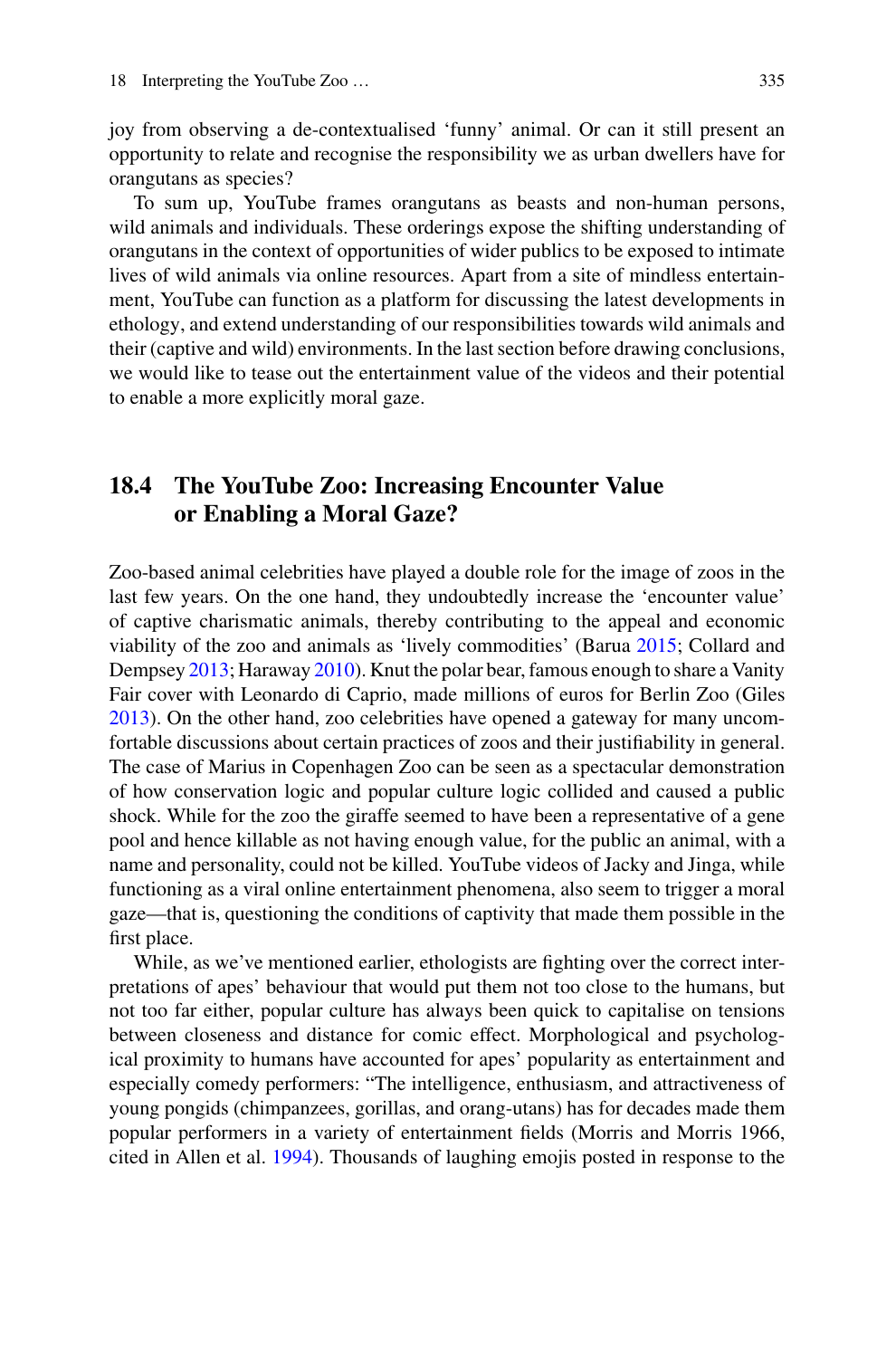videos represent the same-old human reaction to apes, "a sign of recognition but also of unease with the uncomfortable closeness" (De Waal [2019,](#page-16-11) 17).

Jacky and Jinga do not disappoint their viewers. "My favourite video ever", they exclaim, "this video made my day!" The videos seem to therefore promote zoos as places where animals are having fun, and animals are fun themselves. It would probably not be wrong to assume that for some viewers the videos might become a reason to visit a local zoo in search for interaction. As we read the comments in which commentators lament that they didn't get to see orangutans being so fun, we can't help but recall the infamous regret of Berger that animals in zoos are generally disappointing (Berger [2013\)](#page-15-15). Unlike the disinterested, mechanically scanning animals described by Berger, the YouTube orangutans are readily responding to human actions, thereby satisfying what the visitors are truly looking for—an opportunity to be reacted to by the animals (Rosenfeld 1981, cited in Woods [2015\).](#page-17-3) Given that, the videos present a dream-coming-true visit—not only seeing, but also being seen by the other. As Cahill argued in his YouTube bestiary, "this desire for animal attraction frequently serves as a narcissistic affirmation, that each of us merits the rapt attention of animals. It is not enough to reduce animal beings to their "to-be-lookedat-ness" as displays in a zoo, we must also force them to take interest in us" (Cahill [2016,](#page-15-16) 277). Yet there seems to be more going on than tickling human narcissism.

In the YouTube videos it is the orangutans who seem to have the upper hand: Jacky chucks whatever he is being 'fed' in the bushes, and Jinga does not perform for the public, the public performs for her. This switch of roles seems to suggest that the joke is on us, humans: we are the ones, who are less fair and have rather primitive ideas of what other animals, and orang-utans specifically, might be capable of. Similar to animal trainer and philosopher Vicky Hearne's account of orang-utan comedians, we can suspect that what is mocked here is the 'importance and state' of humans rather than behaviour of the animals. Or, as Vinciane Despret noted earlier in relation to YouTube animal videos in general, we are laughing not at animals but at ourselves, as the animals do something surprising, something we thought they were unable to do (Despret [2016\)](#page-16-2). In addition, the frame of captivity creates a bittersweet impression for some viewers: they are entertained by the animals, and amazed by their very being, and find it disturbing to notice their captive condition. As some commenters reluctantly note, humans involved proceed to see the next exhibit, while the animals are left behind. The lack of symmetry in these relationships (Driessen et al. [2014\)](#page-16-1) puts the viewers at unease, contributing to the empathic unrest.

#### **18.5 Conclusion**

The videos function as an online artefact of human-animal relations in the age of humans, highlighting the ambiguous nature of the encounter and its potential to expose existing assumptions about animals inherent in human-animal relationships. To conclude, we shall elaborate on how the videos trigger the shifts of established categories that frame our relationships with animals and what role zoos play therein.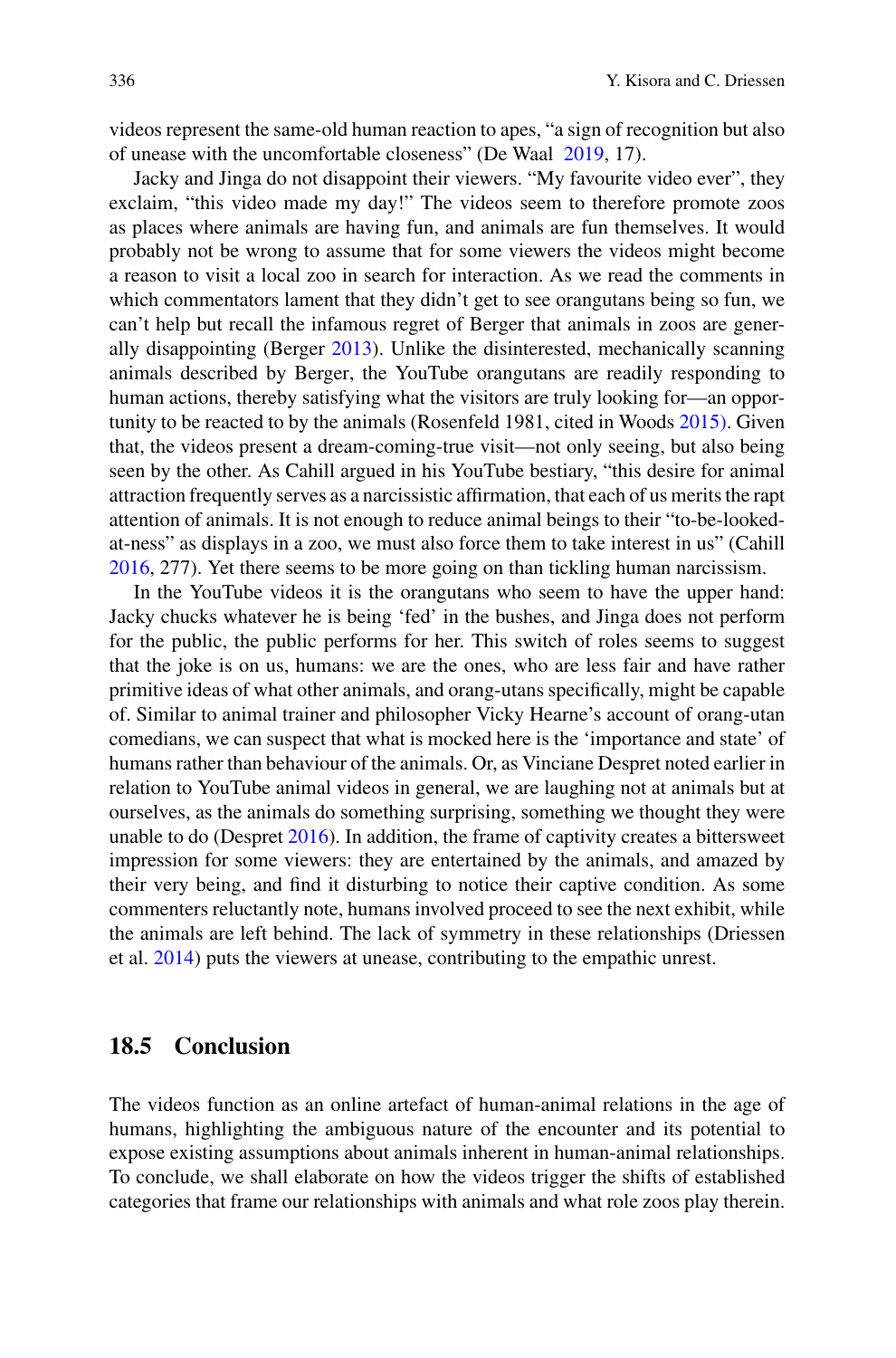Firstly, the tensions that arise in the comments in regard to the attribution of cognitive and emotional capabilities to Jacky and Jinga reflect ongoing negotiations of how people understand the human-animal divide. In line with the long-standing tradition of anti-anthropomorphism (in turn critically labelled as mechanomorphism) and overall sobriety in sciences interpreting animal behavior, some viewers interpret orangutans as lacking complicated capabilities and therefore merely less than human. Others, however, employ a broader vocabulary to tease out the meanings and emotions behind the actions and reactions of Jacky and Jinga. This emerging genre of Youtube animal videos, powered by ubiquitous access to cameras and endless sharing possibilities, seems to have remarkable potential to flesh out emotional and cognitive capabilities of animals. Jacky, fully aware of zoo rules and demonstrating accurate aiming skills and grasp of a social situation, and laughing Jinga who seems to love being entertained, provide a powerful demonstration of mental prowess and individual character. With the arising empathic unrest exemplified by many online commenters, the videos help establish practices of interpreting animals as intelligent individual characters who can have meaningful encounters with us. At the same time, these entertaining videos can be seen to justify the existing uneven power relationships and normalise them. The vicarious encounter between the orangutans and the viewers thus appear as deeply ambivalent, as it both reinforces and destabilises a human-animal divide (Oakley et al. [2010\)](#page-16-22). Secondly, the comments reflect a tension between the tendency to comprehend orangutans as wild animals and the proximity of the encounter that seem to push them more in the category of familiar individuals. We've argued that while it is a tendency of zoos to portray their animals as wild, seeing orangutans as individuals might be indicative of a recognition of muddled boundaries between nature and culture and therefore raising a necessity for rethinking our ways of relating to animals. It can also result in stripping the context and flattening the conditions that made captivity possible. Yet at the same time it may position orangutans more firmly in the web of responsibilities experienced by humans and therefore contribute to their conservation.

Finally, we would like to reflect on the role of videos for our view of zoos. Zoos have undergone a significant historical transformation, from private animal collections of curiosities and exotic beasts, to centres of family entertainment with farreaching conservational and educational aspirations. This transformation is reflected in the way zoos represent their animals—from captive beasts or humanised chimps drinking tea (Allen et al. [1994\)](#page-15-9) to naturalised ambassadors of endangered species (Braverman [2012\)](#page-15-6). Can these YouTube videos be seen as an online remake of the chimp tea party, a throwback to the past, when zoos were more overtly about entertainment? Or can the celebrification of animals, or appreciating them as particular individuals, be a way of entering a discussion on how captivity and its conditions need serious revision/justification? The videos seem to play along increasing the encounter value, while triggering a moral gaze. This emphasises how the morality of keeping animals captive in zoos is something that is not self-evident and needs to be discussed. It also emphasises that looking closely at captive animals and what their interactions with us may mean may not just be entertaining, but required, on moral and political grounds.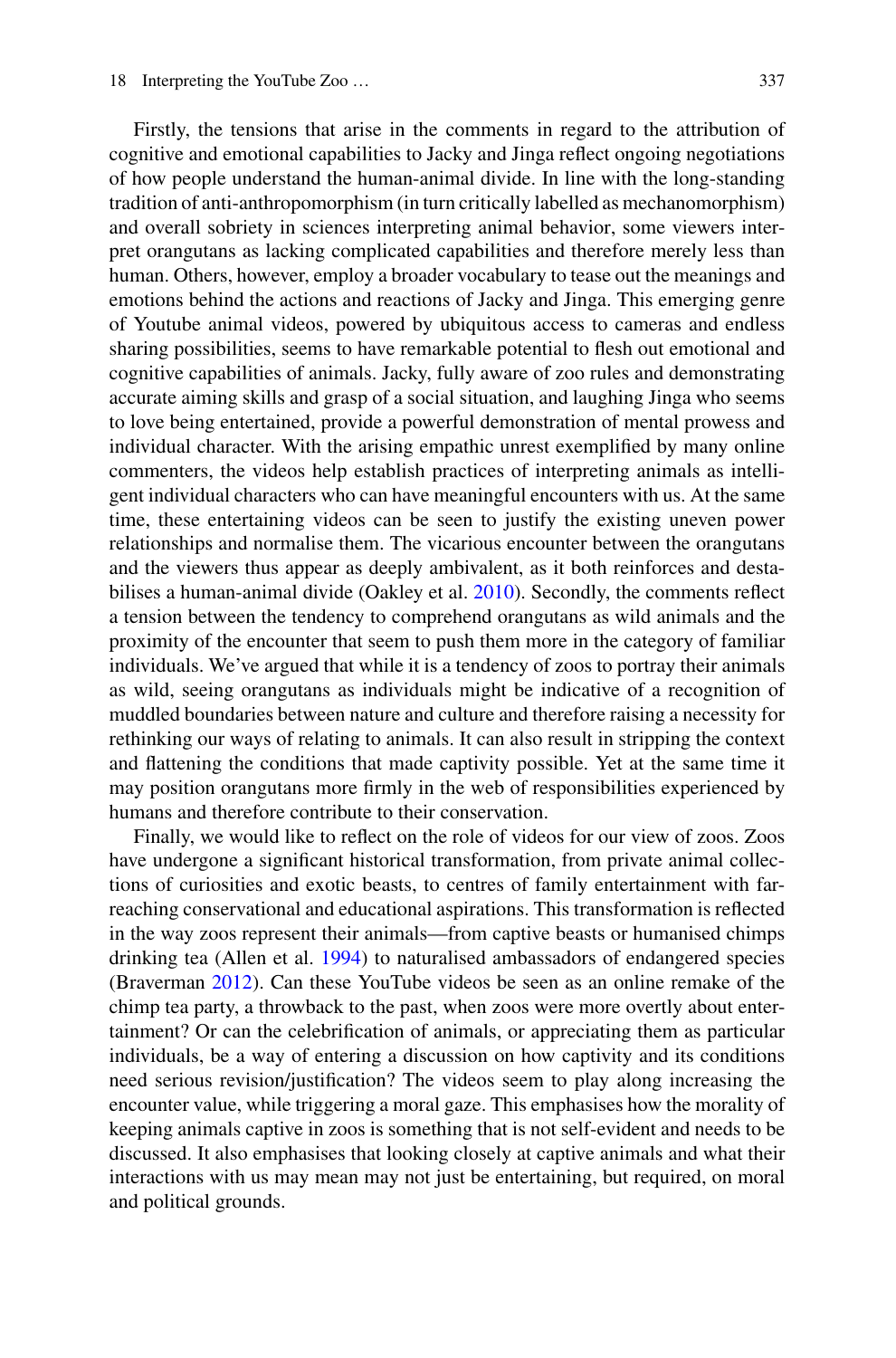Looking closely at human-wildlife encounters of the kind found and recorded in the zoo could be also relevant in relation to semi-domesticated or acculturated groups of wild animals, that are not confined in an institution, but increasingly folded into practices of encounter and value (Barua [2015\)](#page-15-13). More and more research on animal capabilities and the increasing emergence of difficult cases in conservation practice due to climate change and other human-induced planetary changes (Palmer [2010;](#page-16-4) Parrenas [2018\)](#page-16-19), shows that the ethics of relating to non-human animals in the age of humans can not be seen as a self-evident set of rules. Instead it requires an empirical investigation, in which encounters can play a role, when we make an effort to engage in and interpret them.

#### **References**

- <span id="page-15-3"></span>Acampora, R.R. (ed.). 2010. *Metamorphoses of the zoo: Animal encounter after Noah*. New York: Lexington Books.
- <span id="page-15-9"></span>Allen, J.S., J. Park, and S.L.Watt. 1994. The Chimpanzee tea party: Anthropomorphism, orientalism, and colonialism. *Visual Anthropology Review* 10 (2): 45–54. [https://doi.org/10.1525/var.1994.10.](https://doi.org/10.1525/var.1994.10.2.45) 2.45.
- <span id="page-15-2"></span>Anderson, K. 1995. Culture and nature at the Adelaide Zoo: At the frontiers of "human" Geography. *[Transactions of the Institute of British Geographers](http://www.jstor.org/stable/622652)* 20 (3): 275–294. http://www.jstor.org/stable/ 622652.
- <span id="page-15-13"></span>Barua, M. 2015. Encounter. *Environmental Humanities* 7 (1): 265–270. [https://doi.org/10.1215/220](https://doi.org/10.1215/22011919-3616479) 11919-3616479.
- <span id="page-15-10"></span>Bekoff, M. 2004. Wild justice and fair play: Cooperation, forgiveness, and morality in animals. *Biology and Philosophy* 19 (4): 489–520. [https://doi.org/10.1007/sBIPH-004-0539-x.](https://doi.org/10.1007/sBIPH-004-0539-x)
- <span id="page-15-15"></span>Berger, J. 2013.Why look at animals. In *The animals reader: The essential classic and contemporary writings*, ed. L. Kalof and A. Fitzgerald, 251–261. London: Penguin.
- <span id="page-15-12"></span>Biermann, C., and B. Mansfield. 2014. Biodiversity, purity, and death: Conservation biology as biopolitics. *[Environment and Planning D: Society and Space](https://doi.org/10.1068/d13047p)* 32 (2): 257–273. https://doi.org/10. 1068/d13047p.
- <span id="page-15-7"></span>Bitgood, S., J. Carnes, A. Nabors, and D. Patterson. 1988. Controlling public feeding of zoo animals. *Visitor Behaviour* 2 (4): 6.
- <span id="page-15-0"></span>Bousé, D. 2000. *Wildlife films*. Philadelphia, PA: University of Pennsylvania Press.
- <span id="page-15-5"></span>Bovenkerk, B. 2016. Animal captivity: Justifications for animal captivity in the context of domestication. In *Animal ethics in the age of humans*, ed. B. Bovenkerk and J. Keulartz, 151–173. Cham, Switzerland: Springer.
- <span id="page-15-4"></span>Bovenkerk, B., and J. Keulartz (eds.). 2016. *Animal ethics in the age of humans*. Cham, Switzerland: Springer.
- <span id="page-15-6"></span>Braverman, I. 2012. *Zooland: The institution of captivity*. Stanford, CA: Stanford University Press.
- <span id="page-15-1"></span>Burt, J. 2002. *Animals in film*. London: Reaktion Books Ltd.
- <span id="page-15-16"></span>Cahill, J.L. 2016. A YouTube bestiary: Twenty-six theses on a post-cinema of animal attractions. In *New Silent Cinema*[, ed. P. Flaig and K. Groo, 263–293. Taylor & Francis.](https://doi.org/10.4324/9781315819297) https://doi.org/10. 4324/9781315819297.
- <span id="page-15-8"></span>Carr, N. 2016. Ideal animals and animal traits for zoos: General public perspectives. *Tourism Management* 57 (C): 37–44. [https://doi.org/10.1016/j.tourman.2016.05.013.](https://doi.org/10.1016/j.tourman.2016.05.013)
- <span id="page-15-11"></span>Carr, N. 2018. Zoos and animal encounters: To touch or not to touch, that is the question. In *Wild animals and leisure: Rights and welfare*, ed. N. Carr and J. Young. London: Routledge.
- <span id="page-15-14"></span>Collard, R.C., and J. Dempsey. 2013. Life for sale? The politics of lively commodities. *Environment and Planning A: Economy and Space* 45 (11): 2682–2699. [https://doi.org/10.1068/a45692.](https://doi.org/10.1068/a45692)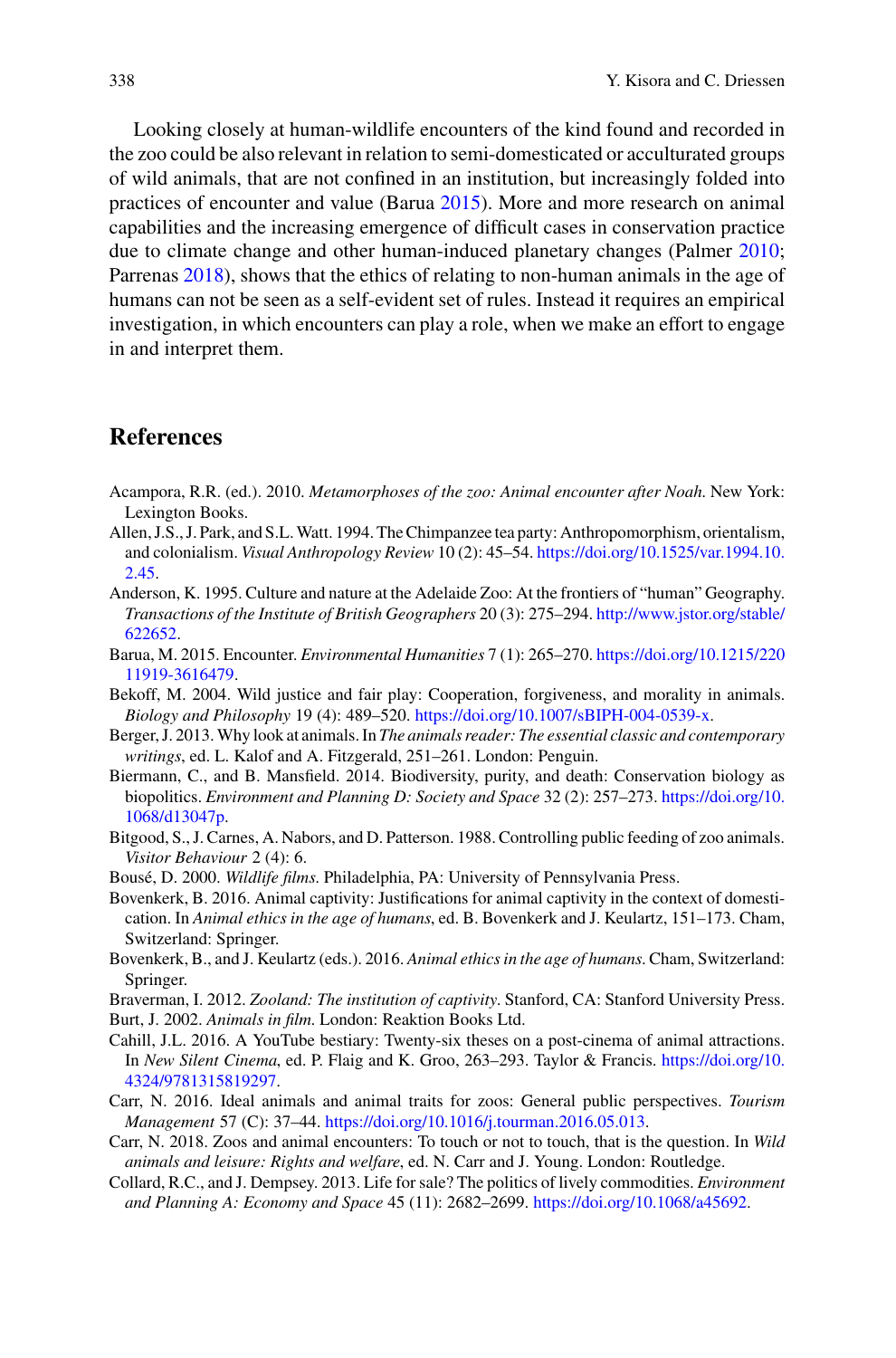- <span id="page-16-10"></span>Corbey, R. 2005. *The metaphysics of apes. Negotiating the animal-human boundary*. Cambridge: Cambridge University Press.
- <span id="page-16-15"></span>Davila Ross, M., S. Menzler, and E. Zimmermann. 2008. Rapid facial mimicry in orangutan play. *Biology Letters* 4 (1): 27–30. [https://doi.org/10.1098/rsbl.2007.0535.](https://doi.org/10.1098/rsbl.2007.0535)
- <span id="page-16-11"></span>De Waal, F. 2019. *Mama's last hug: Animal emotions and what they tell us about ourselves*. New York: W.W. Norton.
- <span id="page-16-2"></span>Despret, V. 2016. *What would animals say if we asked the right questions?*. Minneapolis, MN: University of Minnesota Press.
- <span id="page-16-1"></span>Driessen, C., K. Alfrink, M. Copier, and H. Lagerweij. 2014. What could playing with pigs do to us? Game design as multispecies philosophy. *Antennae: The Journal of Nature in Visual Culture* 9 (30): 81–104.
- <span id="page-16-8"></span>Driessen, C., and L.F.M. Heutinck. 2014. Cows desiring to be milked? Milking robots and the co-evolution of ethics and technology on Dutch dairy farms. *Agriculture and Human Values* 32 (1): 3–20. [https://doi.org/10.1007/s10460-014-9515-5.](https://doi.org/10.1007/s10460-014-9515-5)
- <span id="page-16-0"></span>Driscoll, K., and E. Hoffmann (eds.). 2018. *What is zoopoetics? Texts, bodies, entanglement*. Basingstoke: Palgrave Macmillan.
- <span id="page-16-13"></span>Dufour, V., M. Pelé, M. Neumann, B. Thierry, and J. Call. 2009. Calculated reciprocity after all: [Computation behind token transfers in orang-utans.](https://doi.org/10.1098/rsbl.2008.0644) *Biology Letters* 5 (2): 172–175. https://doi. org/10.1098/rsbl.2008.0644.
- <span id="page-16-21"></span>[Giles, D.C. 2013. Animal celebrities.](https://doi.org/10.1080/19392397.2013.791040) *Celebrity Studies* 4 (2): 115–128. https://doi.org/10.1080/193 92397.2013.791040.
- <span id="page-16-18"></span>Grazian, D. 2012. Where the wild things aren't: Exhibiting nature in American zoos. *The Sociological Quarterly* 53 (4): 546–565.
- <span id="page-16-20"></span>Haraway, D. 2010. When species meet: Staying with the trouble. *Environment and and Planning D: Society and Space* 28 (1): 53–55. [https://doi.org/10.1068/d2706wsh.](https://doi.org/10.1068/d2706wsh)
- <span id="page-16-16"></span>Hearne, V. 1994. *Animal happiness. A moving exploration of animals and their emotions*. New York: Skyhorse.
- <span id="page-16-7"></span>Keulartz, J. 2015. Captivity for conservation? Zoos at a crossroads. *Journal of Agricultural and Environmental Ethics* 28 (2): 335–351. [https://doi.org/10.1007/s10806-015-9537-z.](https://doi.org/10.1007/s10806-015-9537-z)
- <span id="page-16-5"></span>Kiiroja, L. 2016. Semiotics in animal socialisation with humans. In *Animal umwelten in a changing world: Zoosemiotic perspectives*, ed. T. Maran, M. Tonnessen, and S. Rattasepp, 182–204. Tartu, Estonia: University of Tartu Press.
- <span id="page-16-3"></span>Malamud, R. 1998. *Reading zoos: Representations of animals and captivity*. New York: New York University Press.
- <span id="page-16-9"></span>Martin, A.L. 2008. Functional analysis and treatment of human-directed undesirable behaviors in captive chimpanzees. Thesis Georgia Institute of Technology.
- <span id="page-16-17"></span>Mullan, B., and G. Marvin. 1999. *Zoo culture*. Champaign: University of Illinois Press.
- <span id="page-16-22"></span>Oakley, J., G.P.L. Watson, C.L. Russell, A. Cutter-Mackenzi, L. Fawcett, G. Kuhl, J. Russell, M. van der Waal, and T. Warkentin. 2010. Animal Encounters in Environmental Education Research: Responding to the "Question of the Animal". *Canadian Journal of Environmental Education* 15: 86–102. [http://cjee.lakeheadu.ca/index.php/cjee/article/view/826.](http://cjee.lakeheadu.ca/index.php/cjee/article/view/826)
- <span id="page-16-4"></span>Palmer, C. 2010. *Animal ethics in context*. New York: Columbia University Press.
- <span id="page-16-6"></span>Park, J., N. Malone, and A. Palmer. 2016. Caregiver/Orangutan relationships at Auckland Zoo. *Society & Animals* 24 (3): 230–249.
- <span id="page-16-19"></span>Parrenas, J.S. 2018. *Decolonizing extinction*. *The work of care in Orangutan rehabilitation* Durham, NC: Duke University Press.
- <span id="page-16-14"></span>Rooijakkers, E.F., J. Kaminski, and J. Call. 2009. Comparing dogs and great apes in their ability to [visually track object transpositions.](https://doi.org/10.1007/s10071-009-0238-8) *Animal Cognition* 12 (6): 789–796. https://doi.org/10.1007/ s10071-009-0238-8.
- <span id="page-16-12"></span>Shillito, D.J., R.W. Shumaker, G.G. Gallup, and B.B. Beck. 2005. Understanding visual barriers: Evidence for level 1 perspective taking in an orang-utan. *Pongo Pygmaeus. Animal Behaviour* 69 (3): 679–687. [https://doi.org/10.1016/j.anbehav.2004.04.022.](https://doi.org/10.1016/j.anbehav.2004.04.022)